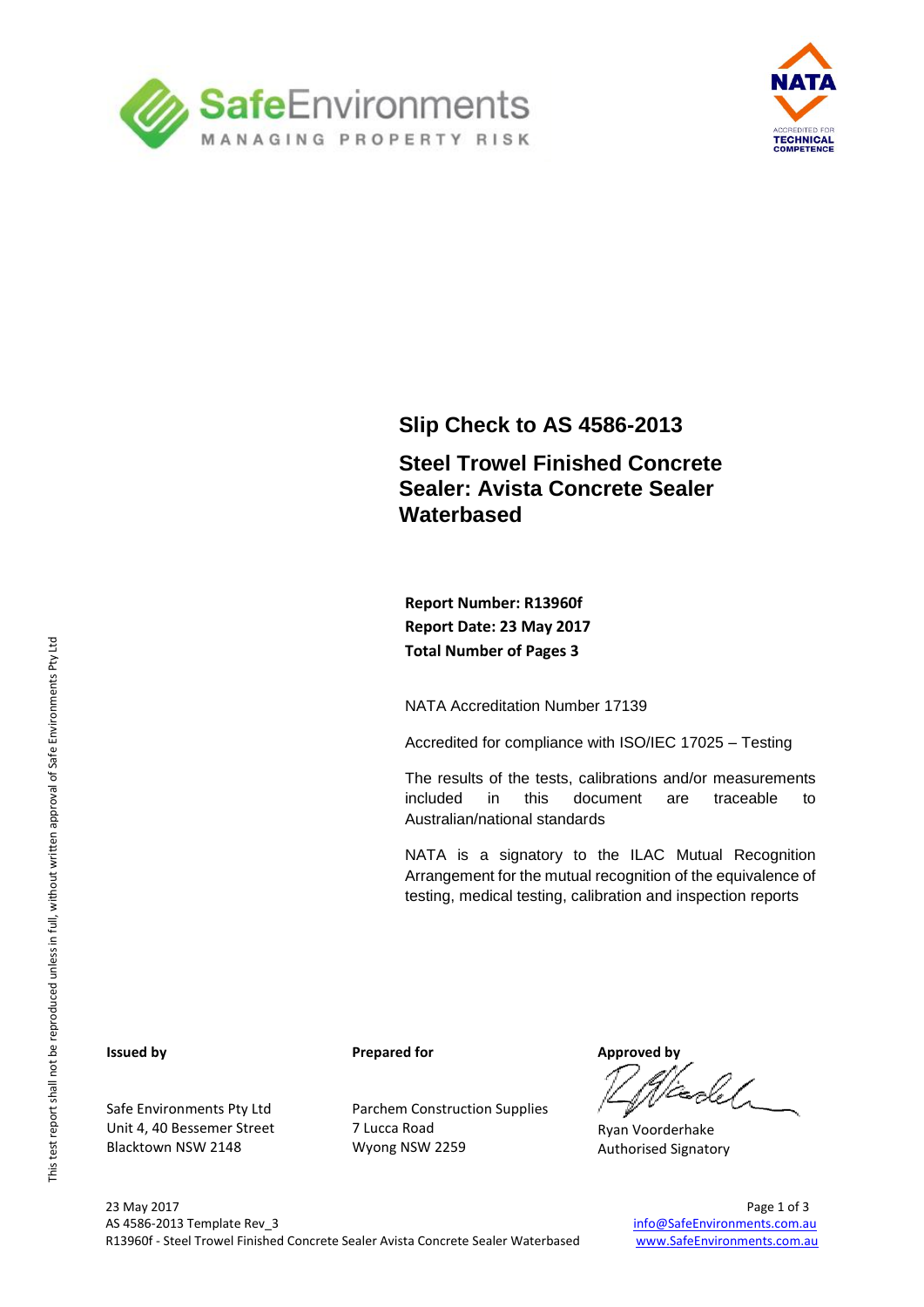



23 May 2017

# **Test Report No. R13960f**

## **Slip Resistance Classification of New Pedestrian Surface Materials**

**AS 4586-2013 Appendix A (Wet Pendulum Test)**

The slip resistance classification has been determined for unused surfaces using specific conditions. Factors such as usage, cleaning systems, applied coatings and patterns of wear may affect the characteristics of the surface after classification. Standards Australia Handbook 198:2014 *Guide to the specification and testing of slip resistance of pedestrian surfaces* provides guidance for the selection of slip resistant pedestrian surfaces classified in accordance with AS 4586-2013. It is recommended that this test report be read in conjunction with AS 4586 and HB 198.

| Requested by:                                                        | <b>Parchem Construction Supplies</b>                   |              |                                |  |  |
|----------------------------------------------------------------------|--------------------------------------------------------|--------------|--------------------------------|--|--|
| Client Address:                                                      | 7 Lucca Road                                           |              |                                |  |  |
|                                                                      | Wyong NSW 2259                                         |              |                                |  |  |
| <b>Product Manufacturer:</b>                                         | <b>Parchem Construction Supplies</b>                   |              |                                |  |  |
| <b>Steel Trowel Finished Concrete</b><br><b>Product Description:</b> |                                                        |              |                                |  |  |
|                                                                      | Sealer: Avista Concrete Sealer Waterbased              |              |                                |  |  |
| Test conducted according to:                                         | AS $4586:2013$ Appendix A                              |              |                                |  |  |
| Location:                                                            | Slip Check Pty Ltd Test Facilities, Blacktown NSW 2148 |              |                                |  |  |
| Conducted by:                                                        | <b>Hayden Davies</b>                                   |              |                                |  |  |
| Date:                                                                | 16 May 2017, 17 May 2017                               | Temperature: | $20^{\circ}$ C                 |  |  |
| Sample:                                                              | Unfixed                                                | Cleaning:    | None                           |  |  |
| Rubber slider used:                                                  | Slider 96                                              | Conditioned: | Grade P 400 paper dry followed |  |  |
| Slope of specimen:                                                   | Tested on a flat level surface                         |              | by wet lapping film            |  |  |
| Direction of Test:                                                   | NA.                                                    |              |                                |  |  |

|                            | Specimen $1$ Specimen $2$ Specimen $3$ Specimen $4$ Specimen 5 |  |  |
|----------------------------|----------------------------------------------------------------|--|--|
| Mean BPN of last 3 swings: | 20                                                             |  |  |

| <b>Reported SRV of Sample:</b> | 26 |
|--------------------------------|----|
| <b>Class:</b>                  | P2 |